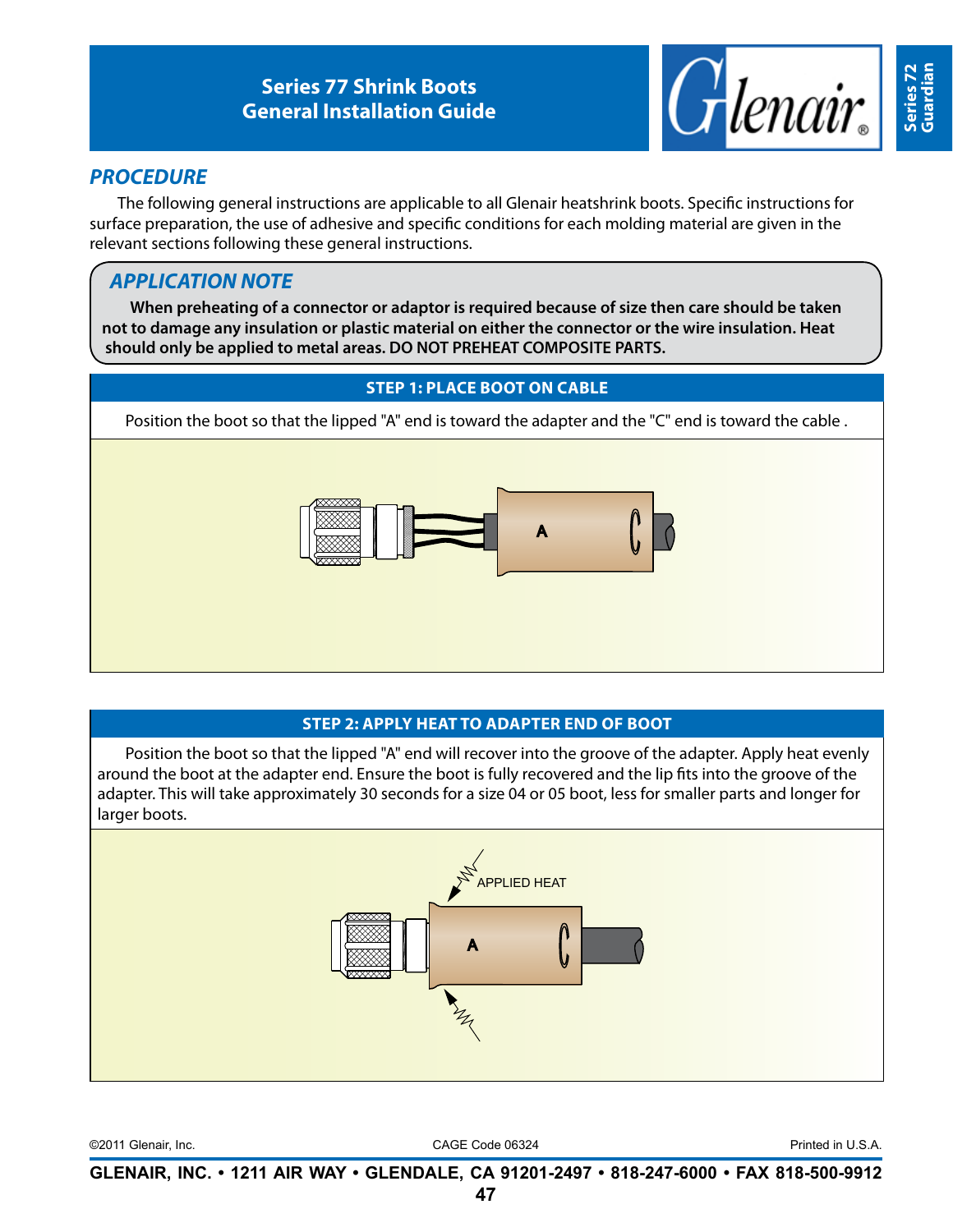

#### **STEP 3: continue APPLY HEAT toward the "c" end of boot**

Great care must be taken to ensure the boot is not scorched or blistered or otherwise damaged during this process. The development of a high gloss is an indication that the part is reaching too high a temperature.

Continue to heat down the body of the boot towards the "C" end. Apply heat in brush-like strokes, ensuring the last part to recover is the "C" end. A feature of the Glenair boots is that, unlike other boots, they resist the tendency to fold over at the "C" end.



©2011 Glenair, Inc. CAGE Code 06324 Printed in U.S.A.